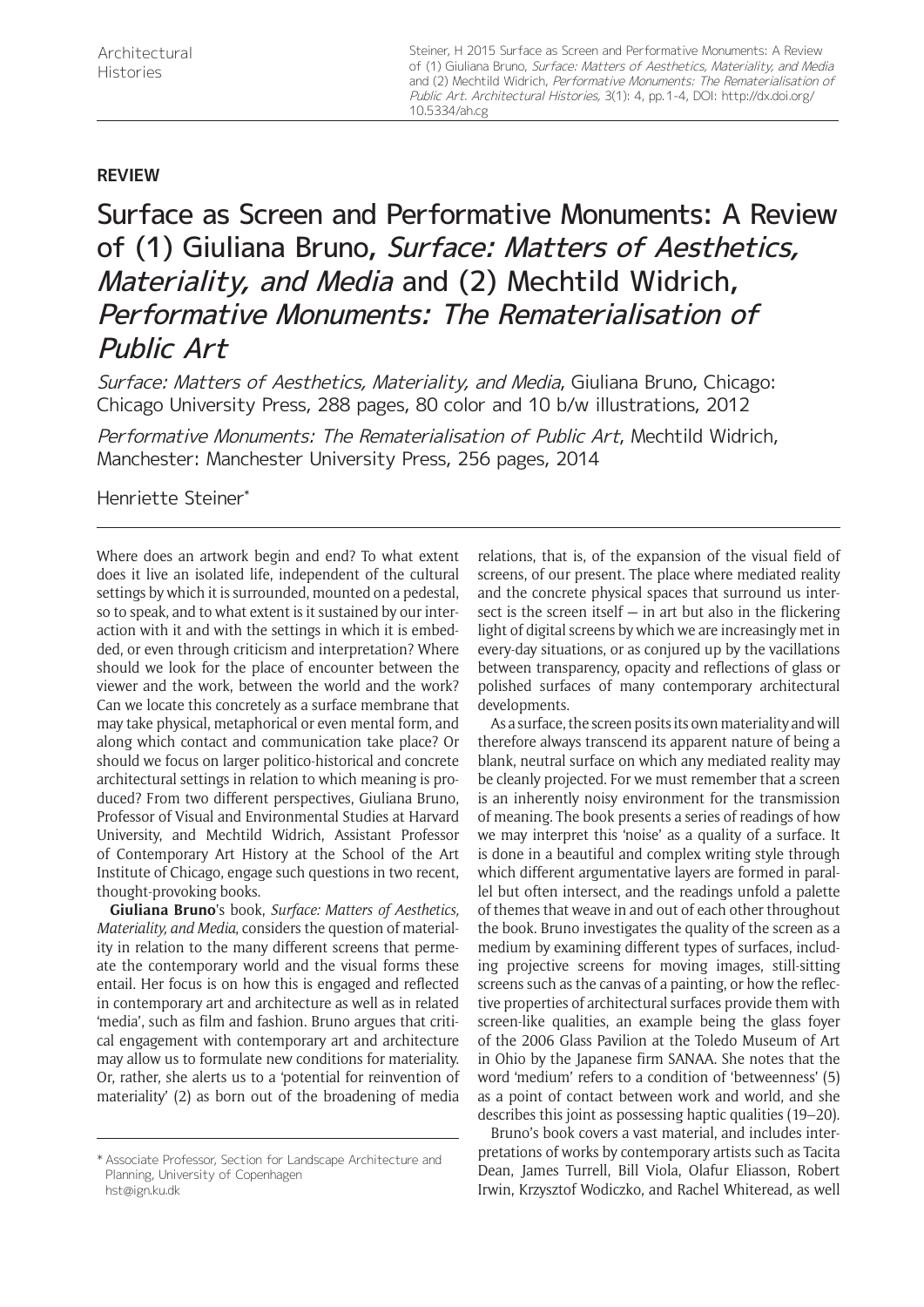as a number of recent architectural projects by well-known practices. Here, she turns to examples such as the abovementioned play between a simultaneity of transparency and reflection in the Glass Pavilion by SANAA, the dotted permeability of Herzog et de Meuron's De Yong Museum in San Francisco (2002–2005), and the imagined screens of the film-like viewing experience created by the ramps in Zaha Hadid's design for the MAXXI museum in Rome (1998–2009) or in Diller Scofidio + Renfro's contribution to the Highline Park in New York City (2009–2011). Bruno shows how, at the surface-level, such works hold the potential of transcending the visual field and being 'haptic' in a triple sense, concerning 'touch', 'touching' and 'being touched'. This haptic element suggests transformations which potentially alter our own relation to the surfaces of the works. This may be seen as an example of the contemporary transformations or 'refashionings of materiality' (94) for which Bruno is on the lookout, although it is important to keep in mind that this potential for transformation largely hinges on heavy interpretive effort on behalf of the onlooker.

Bruno also urges us to remember that a screen may not necessarily be flat, and a major theme of the book concerns questions of rugged surfaces, such as fabrics or fabrication, pleats and folds. She argues that a rugged surface holds a potential for being a space of commonality, thus expanding the haptic dimension to an interpersonal level. That is, the rugged, noisy character of a surface seen as screen or medium may make it into a *locus* for 'intersection' (75). In very concrete terms, it holds the potential for being a place that gathers difference, a place where human relations — relations that otherwise seem distant in time and space — may come together, and even give rise to unexpected forms of participation. Here, Bruno draws on a Deleuzian conceptual apparatus of the fold and argues for the necessity for developing a 'texturology' (48). This ties into a series of speculations in the book about the material-medial constitution of screens, drawing on contemporary work by media scholars such as Mark Hansen (2004). One example she considers is the self-fuelling relationship between formal experimentation in architecture and digital design tools, both of which contribute to developing designs that provoke new uses of materials and evoke new forms of responses (93–94). One radical example in which art and architecture are joined is Pae White's *Metafoil* (2008), a stage curtain for the Norwegian practice Snøhetta's Opera House (2000–2008) in Oslo. In this way, the readings in the book become a way of revealing hidden relationships between different forms of media, relationships that currently shift and that negotiate the question of the dividing line between work, world and viewer in ways that prompt us to re-consider the nature of those very divisions. Yet, since the argumentation takes as its cue the visuality of the screen as a membrane which makes something come to the surface, creates presence and nearness, freely mediating between an 'inside' and 'outside', the question of *how* such changing forms of materiality can also create new forms of distance is left aside. If Bruno's hugely impressive work of uncovering the medial quality of surfaces therefore may be said to leave out questions about the shadows cast by the shifting cultural relations she engages — about how changing forms of visuality simultaneously render other relationships invisible — as an exercise in mapping out the cultural conditions of materiality of our present, it provokes us to address the nature of these very conditions in new and compelling ways.

In **Mechtild Widrich**'s book, *Performative Monuments: The Rematerialisation of Public Art*, we are taken on a journey from highly urban forms of performance art of the 1960s and 1970s to practices of commemoration and memorialisation in urban contexts of the most recent past. The study starts out with the observation of a remarkable historical and puzzling fact that 'young, oppositional performance artists of the 1960s and 1970s became the foremost monument designers of the 1980s and 1990s (and remain so, to some extent, in the early twenty-first century)' (4). The book traces this history and the transformation in the practice of such artists. One example is the Austrian artist VALIE EXPORT, whose work, which largely refers to the concrete context of the Austrian capital Vienna, posits a key place in Widrich's study. It does so while simultaneously discussing the vexed relationship between performance art and commemorative monuments in this period. If performance art is temporal and fleeting and often demands the participation of its audience, monuments evoke ideas of being everlasting and unchanging, instituting a fixed narrative about the past. Widrich shows how this shift from performance art to commemorative monuments in recent decades means that questions of social and political urgency enter the dusty scene of public art in cities. As she writes, 'performance artists, in working in public space, came not just to resemble monuments in their performances but to be interested in just those problems of political representation and its relation to the spectator […] They thus reoriented public art around an intersection of performance and the monument […] which in its paradigmatic form I call the *performative monument*' (4–5). This statement sets the scene for the broader material explored in this eyeopening study.

When it comes to the more recent works discussed by Widrich, an example being Peter Eisenman's *Memorial to the Murdered Jews of Europe* in Berlin (2003), she emphasises that this and other publicly commissioned art works develop in a period in which the monument as such is largely discredited as authoritarian (7). Despite this fact, a large number of such 'monumental' sites of commemoration of this type have emerged in various urban contexts around the world in the last couple of decades. Scholars such as Jay Winter (2002) have called this phenomenon a veritable 'memory boom', and Andreas Huyssen described this surge as a 'cultural obsession of monumental proportions' (Huyssen 2003: 16), one which, arguably, can be said to nurture, as I have argued elsewhere, a largely urban form of 'memory culture' (Staiger and Steiner 2009). Widrich convincingly argues that within this representational environment, the 'performative monument'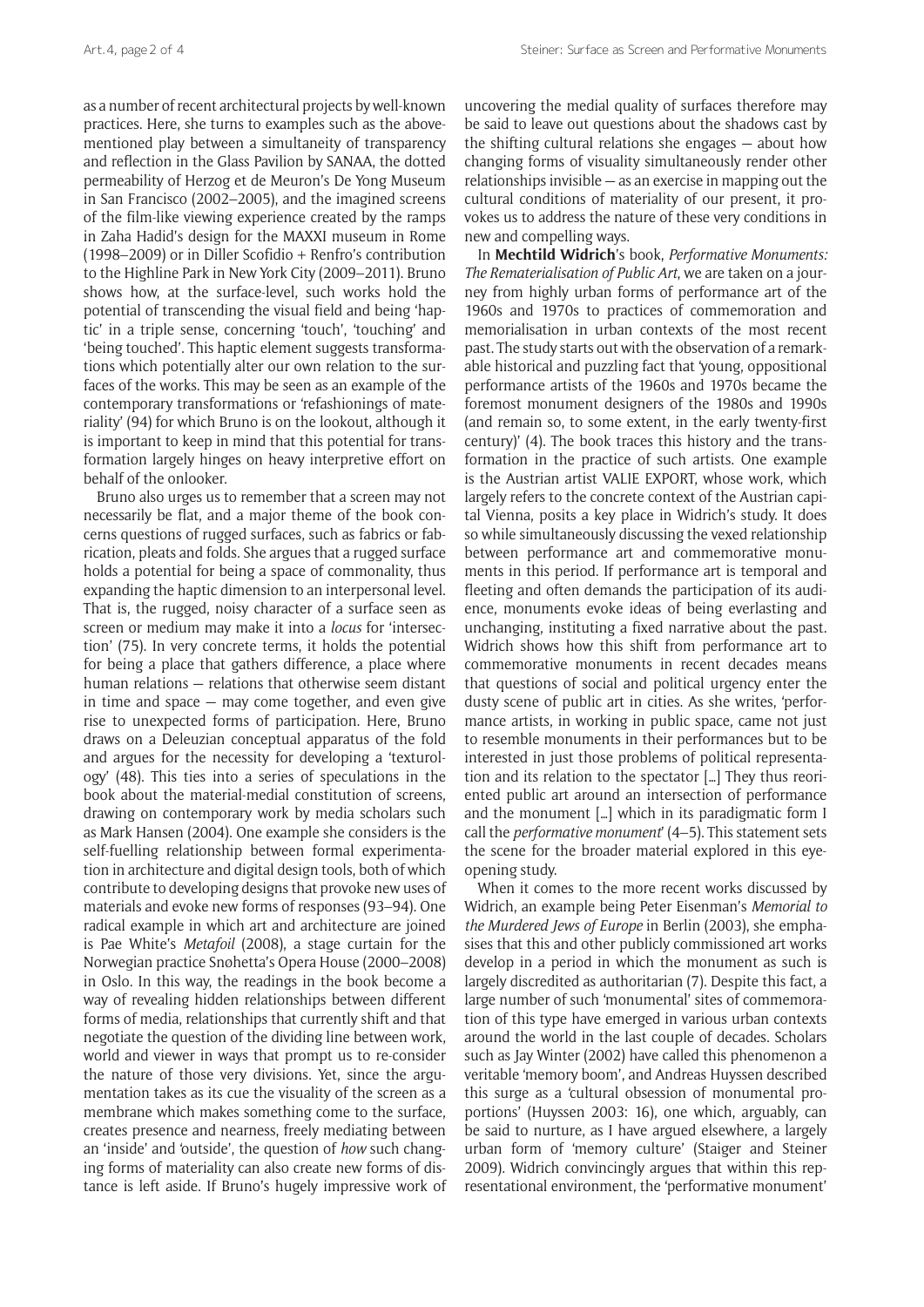has become a privileged mode of reckoning with the past. Widrich's study therefore not only provides a deft reading of the trajectory in the work of a certain group of artists from the 1970s up to the present; it also provides an original new reading and historical contextualisation of the recent memory debate in a way that touches on crucial issues about how the present negotiates ideas about the past within the horizon and representational environment of the contemporary city.

So, how do two apparently opposite forms of artistic expression, performance and monument, merge into one? First, Widrich questions the assumption that performance art hinges strictly on a pure sense of presence where the 'live act provides unmediated access to the *performance* in question through the artist's body' (18). Indeed, she shows that documentation of the performance act, such as photography, often is equally crucial as 'a distillation of the *idea* of the action' (19) and that the *idea* of an audience is vital for the production of meaning taking place within the performance and with respect to its afterlife (5–60). Crudely put, this means that even in its purest form, 'performance' moves towards 'monument' in the material in question, and we have to do with art pieces that often are closely interwoven with their architectural setting and with architecture more generally as a form of representation. If a significant inheritance from performance art may thus be said to be the central place that the *site* of the performance occupies, we should not be surprised that the commemorative work of the performance artists are developed in a close relationship with particular urban sites. Insofar as this hinges on a dynamic relation between work, setting, audience and the urban context, it should be evident that, as Widrich writes, a performance inevitably rests on an element of fiction (25). The material in question therefore also needs to be approached from a reception history point of view, an approach that constitutes a central methodological tool in this study.

When it comes to the commemorative art works in question, it is important to keep in mind that, in the German context, as Widrich urges us to remember, the memory boom of the 1990s and beyond should be seen on the background of the unification of East and West Germany in 1990 (145–49). The many sites of commemoration in this context are thus part and parcel of a wider battle over what kind of past the two newly joined nations may be said to have in common. And, unsurprisingly, conceptual and even ethical ambiguities sit closely to each other in these works, works that largely originate in official commissions, many of which can be found in Berlin, the capital city of the united Germany. In her readings of pieces such as the afore-mentioned *Monument to the Murdered Jews of Europe*, Widrich aptly shows how these ambiguities play out and with what consequences. She concludes that they often build on 'misunderstandings of the postmodern

turn away from master narratives and towards individualised experiences of history, as bodily affect and narrated memory lead to politically ambiguous results in the most ambitious commemorative project' (169). For, as she writes, in this particular case, 'finding your way' in space and in memory are not the same thing (174). Exclusive reliance on individual 'experience' rests upon a potentially problematic identification between self and history, such as the idea of assimilating oneself to Holocaust victims via bodily discomfort (176). Despite the winding nature of the problems of representation of these highly urban art forms, Widrich concludes that 'important questions of political and historical responsibility in public space can be addressed through delegation of authority by a performatively equipped monument' (201). Yet, simultaneously, her argument demonstrates how particular strategies of bridging the inevitable gap between work and viewer of the performative monument become stifled and repeated as well-known representational forms. Such forms are born out of the particular cultural concerns of a particular period, the question of commemoration in a post-1990 context — and, in this case, even a precise geographic context of Germany and Austria and, in particular, the two countries' capitals. By linking the concrete encounter with material objects in urban space with a call for our participation as *critical* subjects, however, the performative monument may negotiate that vexed boundary between historical presence and distance, between the work, the viewer and the world, in intricate and illuminating ways.

By prompting this form of self-reflection, both of the books discussed here ask valuable questions concerning how we may interpret art and architecture in a way that illuminates current issues of cultural urgency. When it comes to the readings themselves, they both translate such questions into critical scholarship in a way that surpasses and suppresses trite, binary conceptualisations of a piece of art or architecture as an autonomous 'work' and as something that only gains presence in the minds and eyes of the beholder.

## **References**

- **Hansen, M B N** 2004 *New Philosophy for New Media*. Cambridge, MA: MIT Press.
- **Huyssen, A** 2003 *Present Pasts: Urban Palimpsests and the Politics of Memory*. Stanford: Stanford University Press.
- **Staiger, U,** and **Steiner, H** 2009 Introduction. In: Staiger, U, Steiner, H, and Webber, A (eds.) *Memory Culture and the Contemporary City — Building Sites*. Basingstoke: Palgrave Macmillan. pp. 1–13. DOI: [http://dx.doi.](http://dx.doi.org/10.1057/9780230246959) [org/10.1057/9780230246959](http://dx.doi.org/10.1057/9780230246959)
- **Winter, J** 2002 The Generation of Memory: Reflections on the 'Memory Boom' in Contemporary Historical Studies. *Bulletin of the German Historical Institute* 31: 69–92.